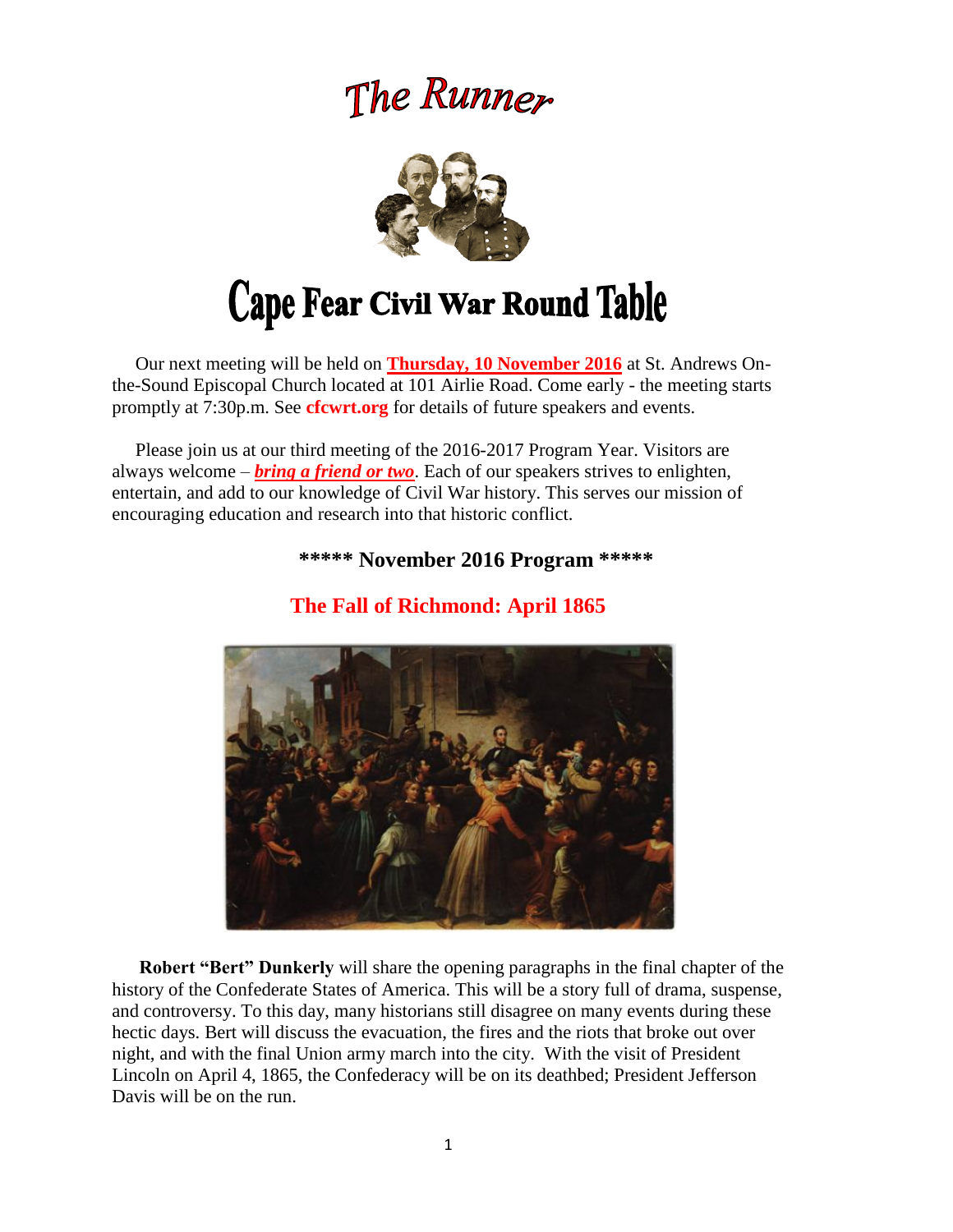

 **Bert Dunkerly** is a historian, awardwinning author, and speaker who is actively involved in historic preservation and research. He holds a degree in History from St. Vincent College and a Masters in Historic Preservation from Middle Tennessee State University.

 He has worked at nine historic sites, written twelve books, including *Redcoats on the Cape Fear*, about the Revolution in Wilmington. His research included archaeology, colonial life, military history, and historic commemoration.

Dunkerly is currently a Park Ranger at Richmond National Battlefield Park. He is past President of the Richmond Civil War Round Table, and serves on the Preservation Commission for the American Revolutionary Round Table – Richmond. He has visited over 400 battlefields and over 900 historic sites worldwide. When not reading or writing, he enjoys hiking, camping, and photography.

#### **Editor**

#### **\*\*\*\*\* Trivia Questions for November \*\*\*\*\***

1 – On April 4, 1865, Abraham Lincoln visited the city Richmond. Who accompanied Lincoln on his visit?

2 – What happened to the Confederate treasury and its gold and silver?

3 – Did the Confederate States of America ever receive recognition from any other country?

#### **\*\*\*\*\* Raffle Winners \*\*\*\*\***

#### **Raffle Master: Ed Gibson**

If you have books, prints, or other items that you would like to donate to the raffle, contact Ed Gibson [\(egibson759@aol.com\)](mailto:egibson759@aol.com) before our next meeting. *The raffle is one of the components which allow the CFCWRT to fund our activities and our speakers*. Please take part in our raffle by contributing items and/or purchasing tickets.

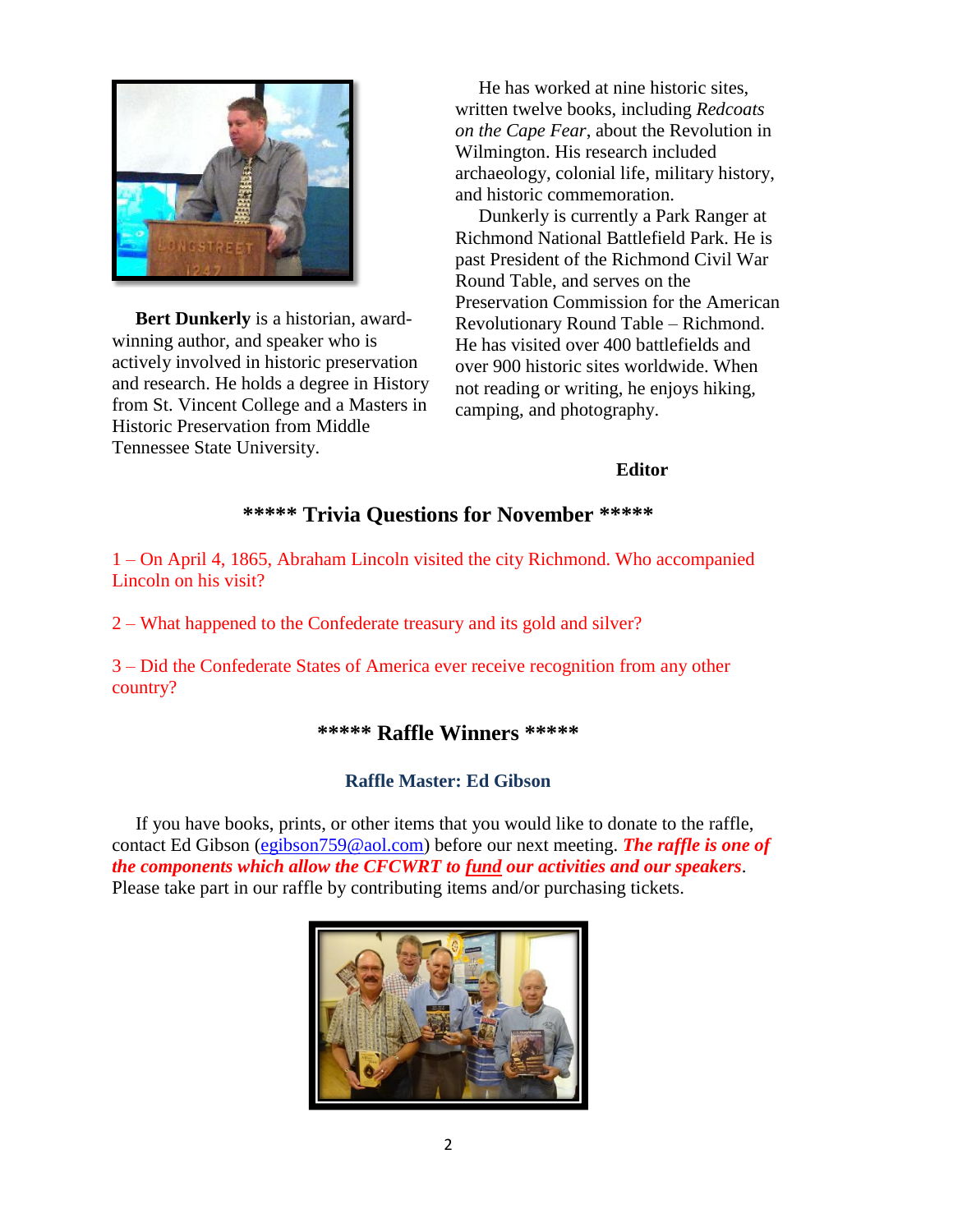*They Met at Gettysburg*: Bill Jayne *Grant*: Jim Gannon *Civil War Curiosities*: Jim Gannon *U.S. Sharpshooters*: Bob Cooke *Diary from Dixie*: Al Anderson *Soldiers Blue & Gray*: Linda Lashley

#### \*\*\*\*\* **Member News & Activities** \*\*\*\*\*

**Blockade Runner the** *Robert E. Lee*

 If you have member news or news about Civil War events that you think would be of interest to CFCWRT membership, send me an email with the details. Thank you.

1 – Welcome to all returning and new members of the Cape Fear Civil War Round Table. New members include: **Oliver Acheson, Alfred Anderson, John Branson, Michael & Elizabeth D'Attilio, Red Earley, John Gill, Bill Keifer, Norm Melton, David Mork,** and **David Munnikhuysen.** Your participation in our meetings and activities make this a continuing learn experience.

2 – If you have plans to do some traveling and want to know upcoming Civil War events in that area, check out *civilwar.travel.* This site is for 2016-2017 events.

NOV 5-6 NC Reenactment, "Battle of Fort Branch," at the fort site on the Roanoke River near Hamilton. Camps and demonstrations with battles at 1:30 pm each day. Small parking fee goes to fort preservation[.fortbranchcivilwarsite.com](http://www.fortbranchcivilwarsite.com/)



NOV 30 **TN** Anniversary illumination at Carnton Plantation in Franklin. 10,000 luminaries. Tour is free. [boft.org](http://www.boft.org/)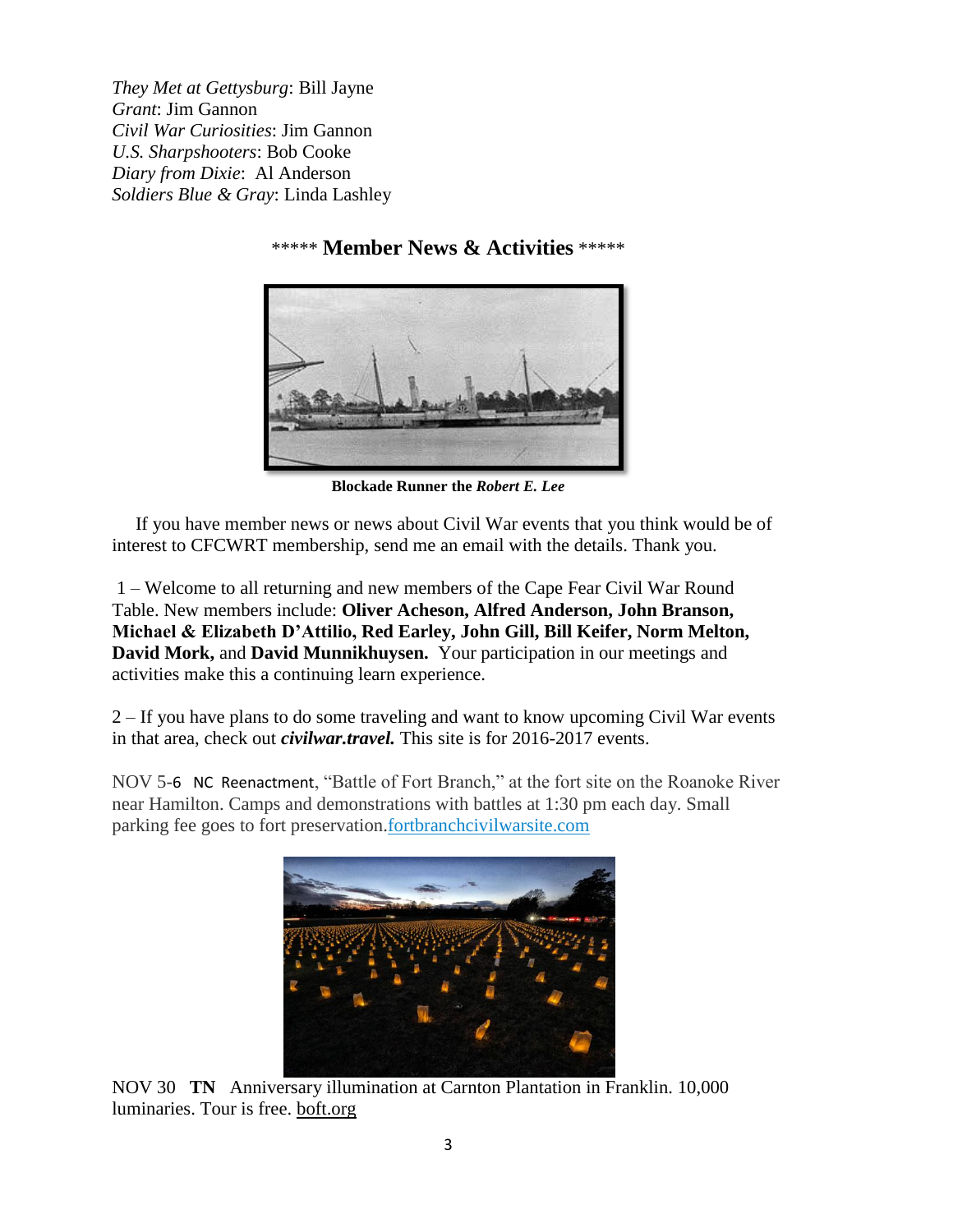## **The Changing Face of the Civil War: Has the War the Keeps on Giving Given Out?**



 The Chicago Civil War Round Table was founded on December 3, 1940. The speaker at its first meeting was Percival G. Hart and his subject was "Stonewall Jackson's Valley Campaign." Founder Ralph G. Newman stated the purpose of the group was to study the Civil War and the Great Emancipator. From that small beginning with sixteen attendees, Civil War Round Table discussion groups expanded to hundreds of groups scattered throughout the United States and around the world.

 **Dr. Chris Fonvielle,** past President of the CFCWRT, led a spirited discussion of the current status of Round Tables. Are Round Tables dying or has the general population just lost interest in military history and the leaders of that period? Are younger people just not interested in the war or are they embarrassed by aspects of slavery that defined that period? How should the discussion of our founding fathers and later leaders be judged today? Dr. Fonvielle stated that many of his students seem to define that period with, "Ya'll lost the war; get over it."

 I was absent from the October meeting, but Linda Lashley provided me with voluminous notes on the many subjects that were discussed. Where will the current focus on race, gender and politics take Round Tables? As always, history will decide.

#### **Editor**

#### **\*\*\*\*\* Trivia Questions for November \*\*\*\*\***

1 – On April 4, 1865, Abraham Lincoln visited the city Richmond. Who accompanied Lincoln on his visit? Lincoln arrived on the USS *Malvern* accompanied by his son, Tad, and Admiral David Dixon Porter.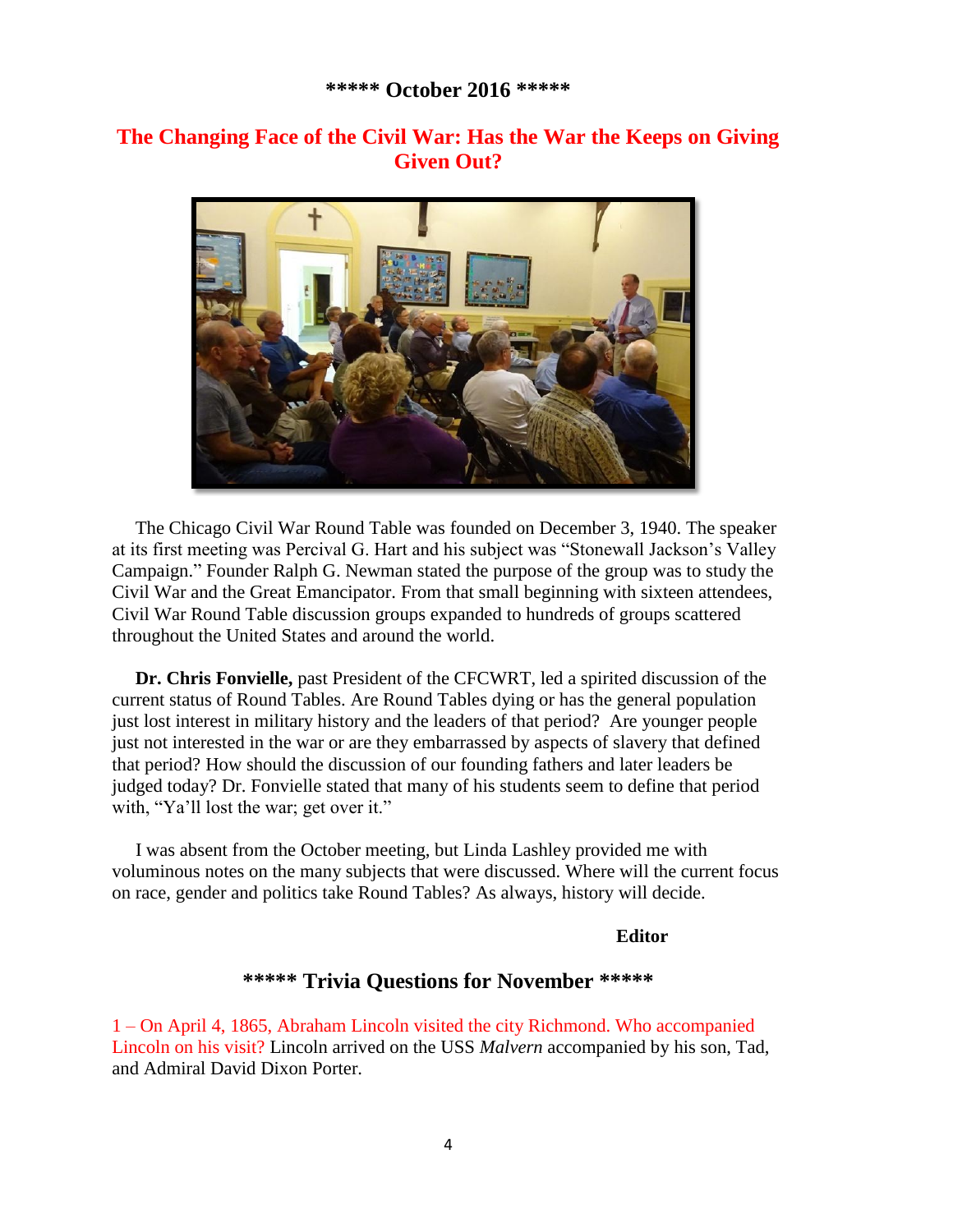Lincoln's assassination, less than a week following Lee's surrender, ensured that the events of the previous week would forever remain mysterious. Hundreds of fanciful, romantic, and second-hand accounts gained traction in the public mind, causing even Lincoln's first historians to throw up their hands in frustration at the lack of similarity in the accounts of his Richmond visit. Over time, the event faded from public memory. Interest returned on April 5, 2003, when the National Park Service unveiled a statue at the Historic Tredegar Iron Works commemorating Lincoln's 1865 visit to Richmond. The life-sized sculpture by Louis Frech features the President and his son Tad, resting on a bench in front of the words "To Bind up the Nation's Wounds" - a phrase taken from Lincoln's second inaugural address.

Source:<https://www.nps.gov/rich/learn/historyculture/lincvisit.htm> (accessed October 31, 2016).

2 – What happened to the Confederate treasury and its gold and silver? Who really knows? This is a question that maybe Bert can answer.

#### 3 – Did the Confederate States of America ever receive recognition from any other country? The CSA never gained recognition as a legitimate nation from any nation.

 One of the most overlooked facts of the American Civil War Era is the sympathy the South gained from Europe's most influential monarch - the pope of Rome.

 Pope Pius IX never actually signed any kind of alliance or 'statement of support' with the Confederate States of America, but to those who understand the nuance of papal protocol, what he did do was quite astonishing. He acknowledged President Jefferson Davis as the "Honorable President of the Confederate States of America."

From this we can glean three things about Pope Pius IX...

- 1. He called Jefferson Davis by the customary title "Honorable."
- 2. He acknowledged him as president of a nation.

3. In doing so, he (at least on a personal level) effectively recognized the Confederate States of America as a sovereign entity, separate from the United States of America.

Source: catholicknight.blogspot.com, (accessed 10/31/2016).

.

#### *\*\*\*\*\** **Thoughts \*\*\*\*\***

 Many years ago, I attended a company school in Atlanta, Georgia. Among the many attendees was a student from Wisconsin. During an after-hours bull-session, she asked why we Southerners were so preoccupied with the history of that long ago Civil War. I had a simple reply: "Because, we didn't burn your house down." I know that was just too simple an answer. Since the first two Round Tables were founded in Chicago and Milwaukee, others, in addition to us burnout Southerners, must have had an interest in the late unpleasantness also.